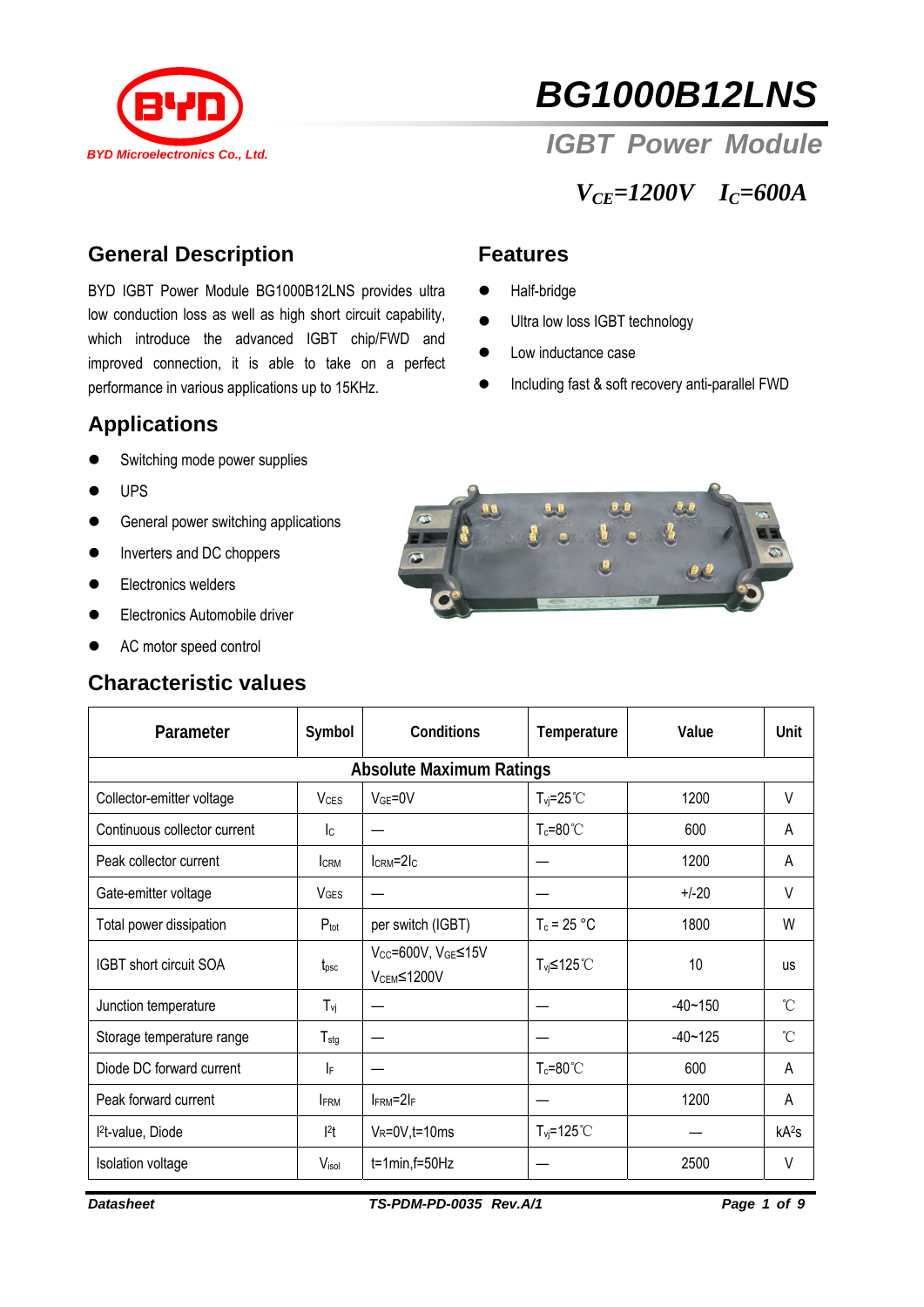**(BYD)** BYD Microelectronics Co., Ltd. BG1000B12LNS

| Parameter                                  | Symbol           | Conditions                                                                                                                       | Temperature                          | Value                    |      | Unit |           |  |  |
|--------------------------------------------|------------------|----------------------------------------------------------------------------------------------------------------------------------|--------------------------------------|--------------------------|------|------|-----------|--|--|
| Characteristics                            |                  |                                                                                                                                  |                                      |                          |      |      |           |  |  |
| <b>IGBT</b>                                |                  |                                                                                                                                  |                                      | min.                     | typ. | max. |           |  |  |
| Gate-emitter threshold voltage             | $V_{GE(th)}$     | I <sub>C</sub> =24mA, V <sub>GE</sub> =V <sub>CE</sub>                                                                           | $T_{vi} = 25^{\circ}$ C              | 5.8                      | 6.4  | 7.0  | V         |  |  |
|                                            | ICES             | VCE=1200V, VGE=0V                                                                                                                | $T_{\text{vj}}=25^{\circ}C$          |                          |      | 3    | mA        |  |  |
| Collector-emitter cut-off current          |                  |                                                                                                                                  | $T_{vi} = 125$ °C                    |                          | 5    |      | mA        |  |  |
| Collector-emitter                          |                  | $lc=600A, VGE=15V$                                                                                                               | $T_{vj} = 25^{\circ}$ C              |                          | 2.1  |      | $\vee$    |  |  |
| saturation voltage                         | $V_{CE(sat)}$    |                                                                                                                                  | $T_{vj} = 125°C$                     | $\overline{\phantom{0}}$ | 2.4  |      | V         |  |  |
| Integrated gate resistor                   | RGint            |                                                                                                                                  | $T_{\text{vj}}=25^{\circ}C$          |                          | 1.25 |      | Ω         |  |  |
| Input capacitance                          | $C$ ies          | $V_{CE}$ =25V, $V_{GE}$ =0V,<br>$f=1$ MHz                                                                                        |                                      | $\overline{\phantom{0}}$ | 38   |      | nF        |  |  |
| Reverse transfer capacitance               | $C_{res}$        |                                                                                                                                  | $T_{vj} = 25^{\circ}$ C              |                          | 1.6  |      | nF        |  |  |
| Turn-on delay time                         |                  |                                                                                                                                  | $T_{\text{vj}}=25^{\circ}C$          |                          | 825  |      | ns        |  |  |
|                                            | $t_{d(on)}$      |                                                                                                                                  | $T_{\text{vj}}$ =125°C               | $\overline{\phantom{0}}$ | 830  |      | ns        |  |  |
| Rise time                                  | t                | Vcc=600V, Ic=600A,<br>$R_{\text{Gon}} = R_{\text{Goff}} = 3.3 \Omega$ ,<br>$VGE = ±15V,$<br>$L\sigma = 80nH$ ,<br>Inductive load | $T_{vj} = 25^{\circ}$ C              | $\overline{\phantom{0}}$ | 200  |      | ns        |  |  |
|                                            |                  |                                                                                                                                  | $T_{vi} = 125$ °C                    | —                        | 210  |      | ns        |  |  |
| Turn-off delay time                        | $t_{d(off)}$     |                                                                                                                                  | $T_{vi} = 25^{\circ}$ C              | —                        | 995  |      | ns        |  |  |
|                                            |                  |                                                                                                                                  | $T_{vj} = 125°C$                     | —                        | 1050 |      | ns        |  |  |
|                                            | $t_{\rm f}$      |                                                                                                                                  | $T_{vi} = 25^{\circ}$ C              | $\overline{\phantom{0}}$ | 132  |      | ns        |  |  |
| Fall time                                  |                  |                                                                                                                                  | $T_{\text{vj}}$ =125°C               | $\overline{\phantom{0}}$ | 150  |      | ns        |  |  |
| Energy dissipation during turn-on<br>time  | Eon              | Vcc=600V, Ic=600A,<br>$R_{\text{GON}} = 3.3 \Omega$<br>VGE=+15V, Lσ=80nH,<br>inductive load                                      | $T_{\text{vj}}=25^{\circ}C$          |                          | 35   |      | mJ        |  |  |
|                                            |                  |                                                                                                                                  | $T_{vi} = 125$ °C                    |                          | 42   |      | mJ        |  |  |
| Energy dissipation during turn-off<br>time | $E_{\text{off}}$ | Vcc=600V, Ic=600A,<br>$R_{Goff}=3.3\Omega$ ,                                                                                     | $T_{vj} = 25^{\circ}$ C              |                          | 77   |      | mJ        |  |  |
|                                            |                  | $VGE=-15V$ , L $\sigma=80nH$ ,<br>Inductive load                                                                                 | $T_{vi} = 125$ °C                    |                          | 92   |      | mJ        |  |  |
| <b>Diode</b>                               |                  |                                                                                                                                  |                                      | min.                     | typ. | max. |           |  |  |
| Forward voltage                            | VF               | $I_F = 600A$                                                                                                                     | $T_{vi} = 25^{\circ}$ C              |                          | 2.4  |      | V         |  |  |
|                                            |                  |                                                                                                                                  | $T_{vi} = 125$ °C                    | —                        | 2.6  |      | V         |  |  |
| Peak reverse recovery current              | <b>IRR</b>       | $I_F = 600A, V_R = 600V,$<br>di <sub>F</sub> /dt=3200A/us                                                                        | $T_{vi} = 125^{\circ}$ C             | $\overline{\phantom{0}}$ | 300  |      | A         |  |  |
| Recovered charge                           | $Q_{\text{rr}}$  |                                                                                                                                  | $T_{\text{vj}}$ =125 $\textdegree$ C | $\overline{\phantom{0}}$ | 62   |      | <b>uC</b> |  |  |
| Reverse recovery time                      | $t_{rr}$         |                                                                                                                                  | $T_{\text{vi}}$ =125°C               |                          | 514  |      | ns        |  |  |
| Reverse recovery energy                    | $E_{rec}$        |                                                                                                                                  | $T_{vi} = 125$ °C                    | —                        | 38   |      | mJ        |  |  |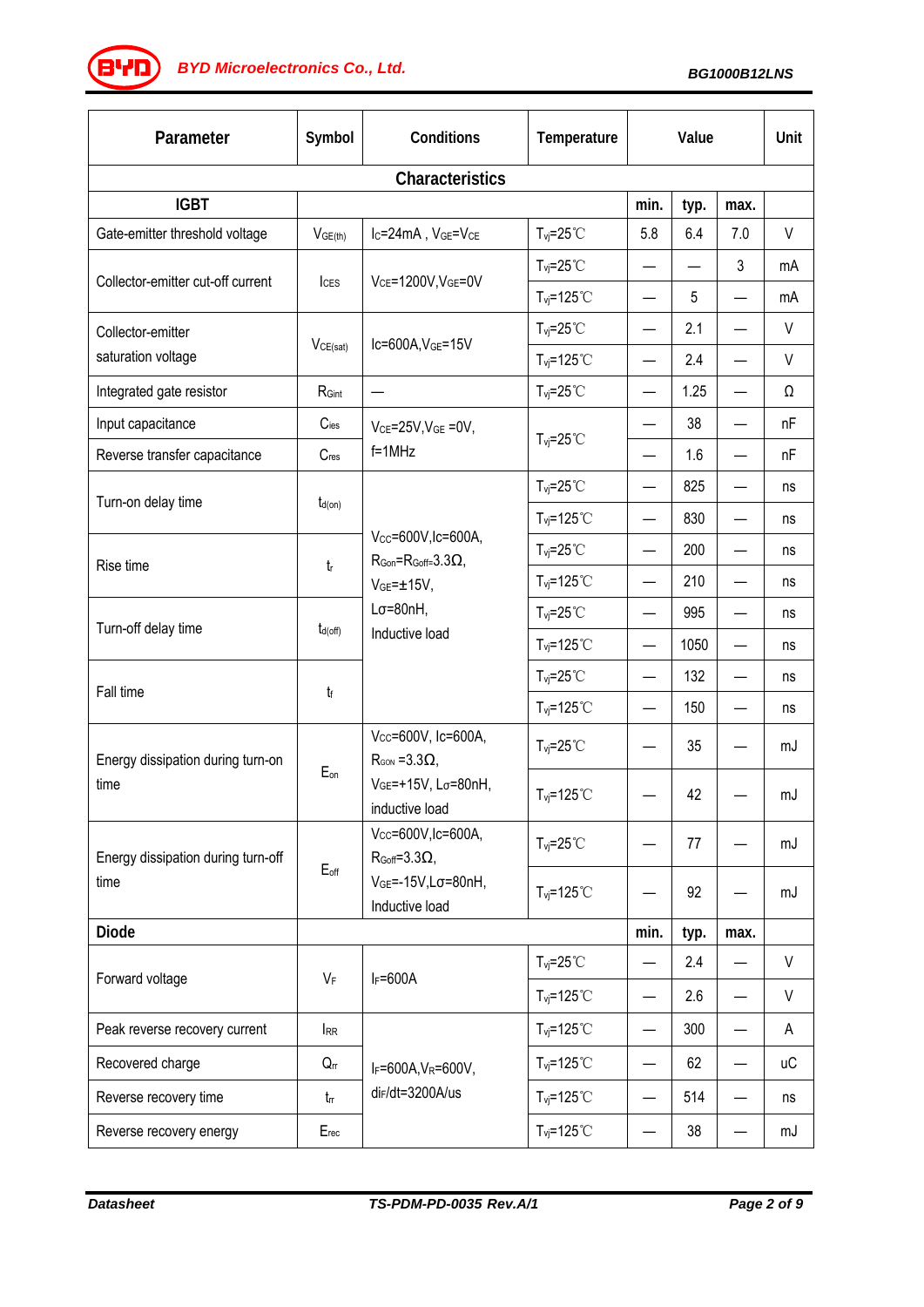

| Parameter                                    | Symbol                | Conditions                                                                               |                | min.                     | typ. | max.                     | Unit          |  |  |
|----------------------------------------------|-----------------------|------------------------------------------------------------------------------------------|----------------|--------------------------|------|--------------------------|---------------|--|--|
| <b>Thermal-Mechanical Specifications</b>     |                       |                                                                                          |                |                          |      |                          |               |  |  |
| IGBT thermal resistance<br>junction to case  | $R_{th(j-c)}$         | per IGBT                                                                                 |                |                          |      | 0.07                     | K/W           |  |  |
| Diode thermal resistance junction<br>to case | $R_{th(j-c)}$         | per diode                                                                                |                |                          |      | 0.09                     | K/W           |  |  |
| Thermal resistance case to<br>heat-sink      | $R_{th(c-s)}$         | per module                                                                               |                |                          | 0.04 |                          | K/W           |  |  |
| Dimensions                                   | $L \times W \times H$ | Typical, see outline drawing                                                             |                | 184.3×68.6×27            |      | mm                       |               |  |  |
| Clearance distance in air                    | da                    | according to IEC<br>60664-1 and EN<br>50124-1                                            | Term. to base: | $\overline{\phantom{0}}$ | 5.0  | $\overline{\phantom{0}}$ | mm            |  |  |
|                                              |                       |                                                                                          | Term. to term: |                          | 11.3 |                          |               |  |  |
| Surface creepage distance                    | ds                    | according to IEC<br>60664-1and EN<br>50124-1                                             | Term. to base: |                          | 7.1  |                          |               |  |  |
|                                              |                       |                                                                                          | Term. to term: |                          | 23.2 |                          | mm            |  |  |
| Mass                                         | m                     |                                                                                          |                |                          | 550  |                          | g             |  |  |
| NTC-thermistor characteristic values         |                       |                                                                                          |                |                          |      |                          |               |  |  |
| Rated resistance                             | $R_{25}$              | Tc=25°C                                                                                  |                |                          | 5.00 |                          | KΩ            |  |  |
| Deviation of R100                            | $\triangle$ R/R       | $T_c = 100 °C$ , R <sub>100</sub> =493Ω                                                  |                | $-5$                     |      | 5                        | $\frac{0}{0}$ |  |  |
| Power dissipation                            | $P_{25}$              | $T_c = 25^{\circ}$ C                                                                     |                |                          |      | 20.0                     | mW            |  |  |
| B-value                                      | B <sub>25/50</sub>    | R <sub>2</sub> =R <sub>25</sub> exp[B <sub>25/50</sub> (1/T <sub>2</sub> -1/(298.15K))]  |                |                          | 3375 |                          | Κ             |  |  |
| <b>B-value</b>                               | B <sub>25/80</sub>    | R <sub>2</sub> =R <sub>25</sub> exp[B <sub>25/80</sub> (1/T <sub>2</sub> -1/(298.15K))]  |                |                          | 3411 |                          | Κ             |  |  |
| <b>B-value</b>                               | B <sub>25/100</sub>   | R <sub>2</sub> =R <sub>25</sub> exp[B <sub>25/100</sub> (1/T <sub>2</sub> -1/(298.15K))] |                |                          | 3433 |                          | Κ             |  |  |

Thermal and mechanical properties according to IEC 60747 – 15

Electrical characteristics according to IEC 60747 – 9

Specification according to the valid application note.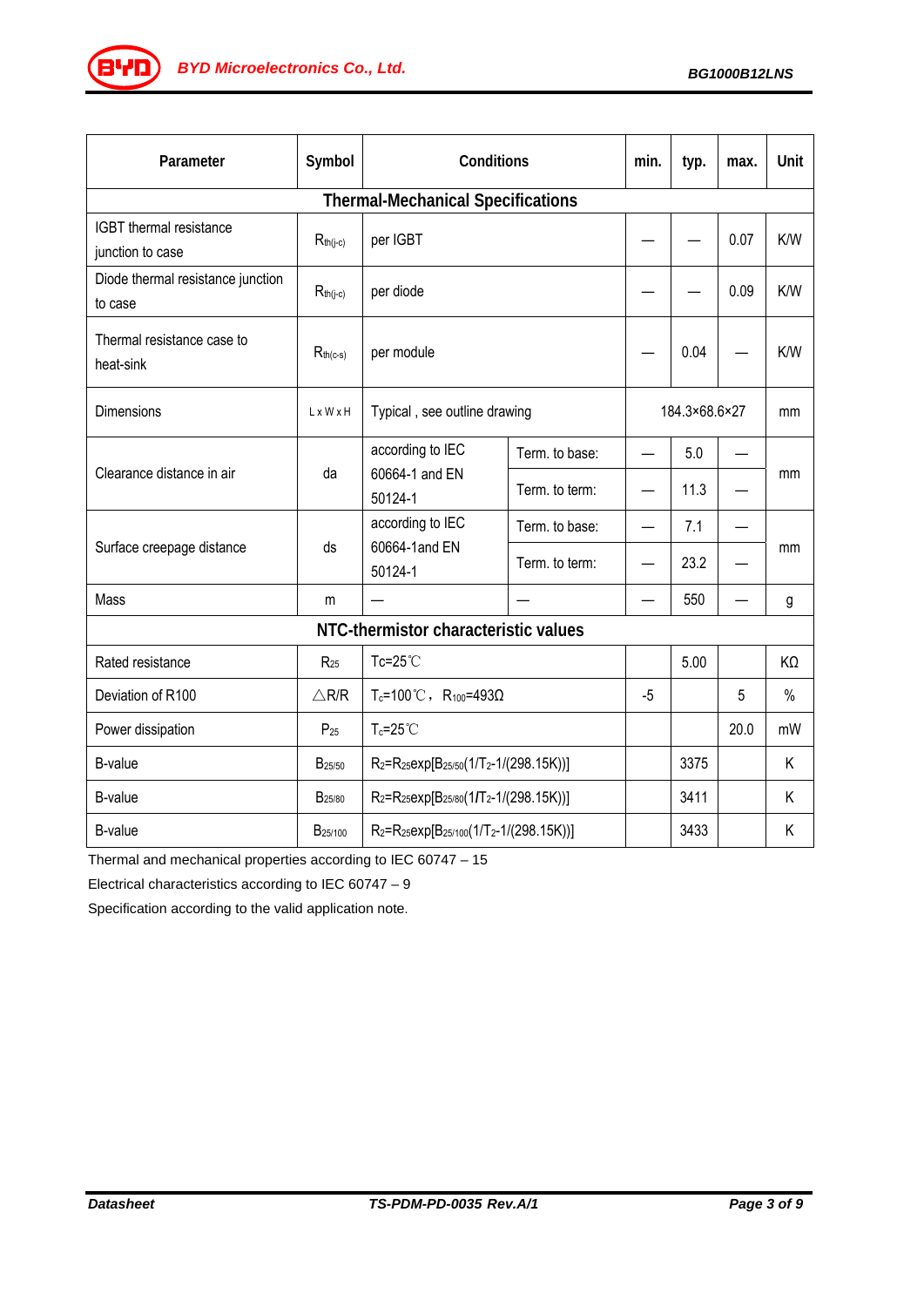

# **Characterization curves**













Fig.3 Typ. Output Characteristics Fig.4 Switching Loss vs. Collector Current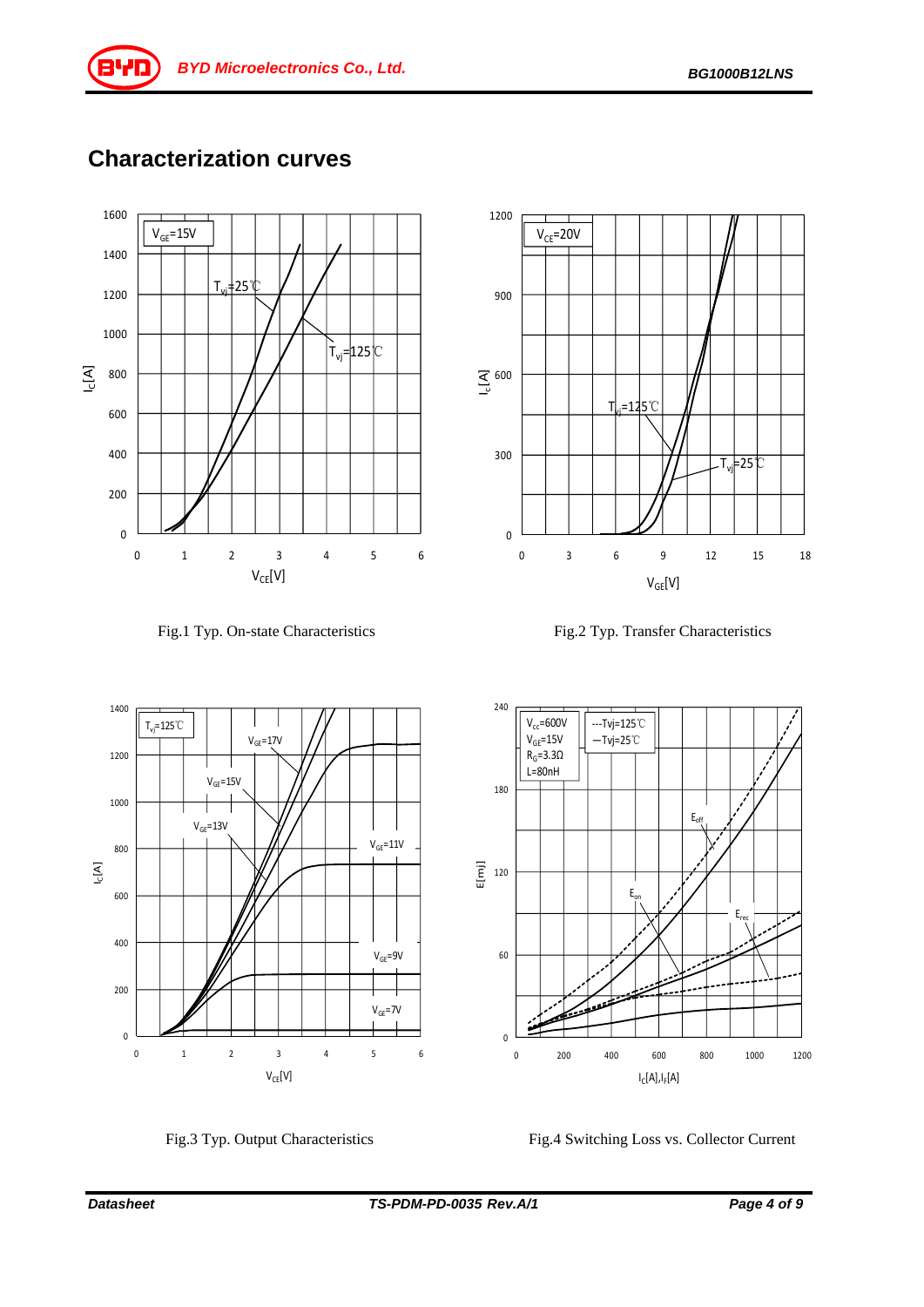







Fig.7 Typ. Switching Times vs. I<sub>c</sub> Fig.8 Typ. Switching Times vs. Gate Resistor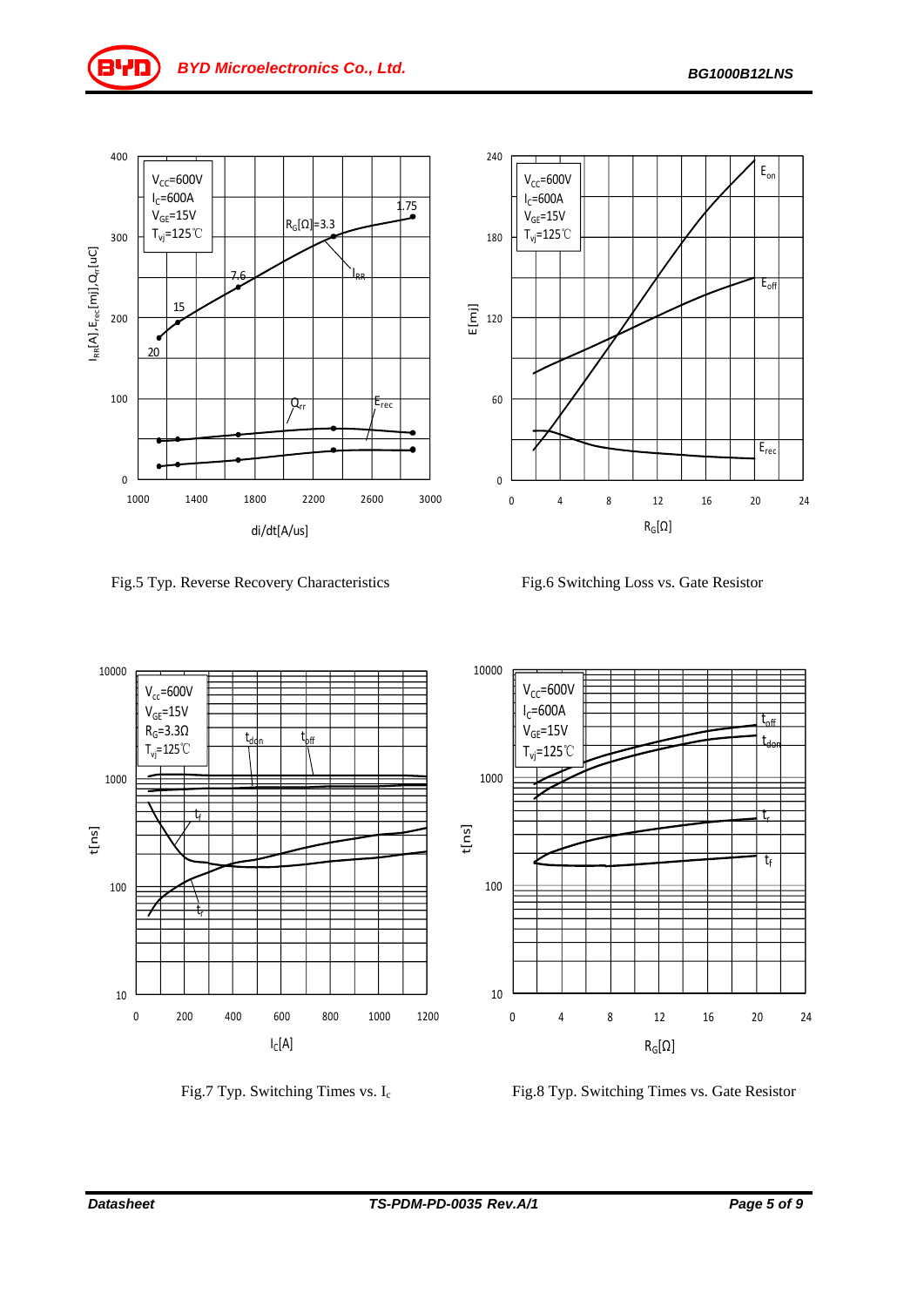



7.6

15 20

 $R_G[\Omega]=3.3$ 

1.75

 $I_F = 250A$ 

400A

600A

900A

1200A



Fig.9 FWD Forward Characteristics. Fig.10 Rate Current vs. Temperature  $(T_C)$ 





400 1200 2000 2800 3600

di/dt[A/us]

Fig.11 Typ. FRD Recovery Charge Fig. 12 Capacitances vs. Collector-Emitter Voltage

0

20

40

60

Qrr[uC]

80

100

120

 $V_{CC}$ =600V  $V_{GE}$ =15V  $T_{vi}$ =125℃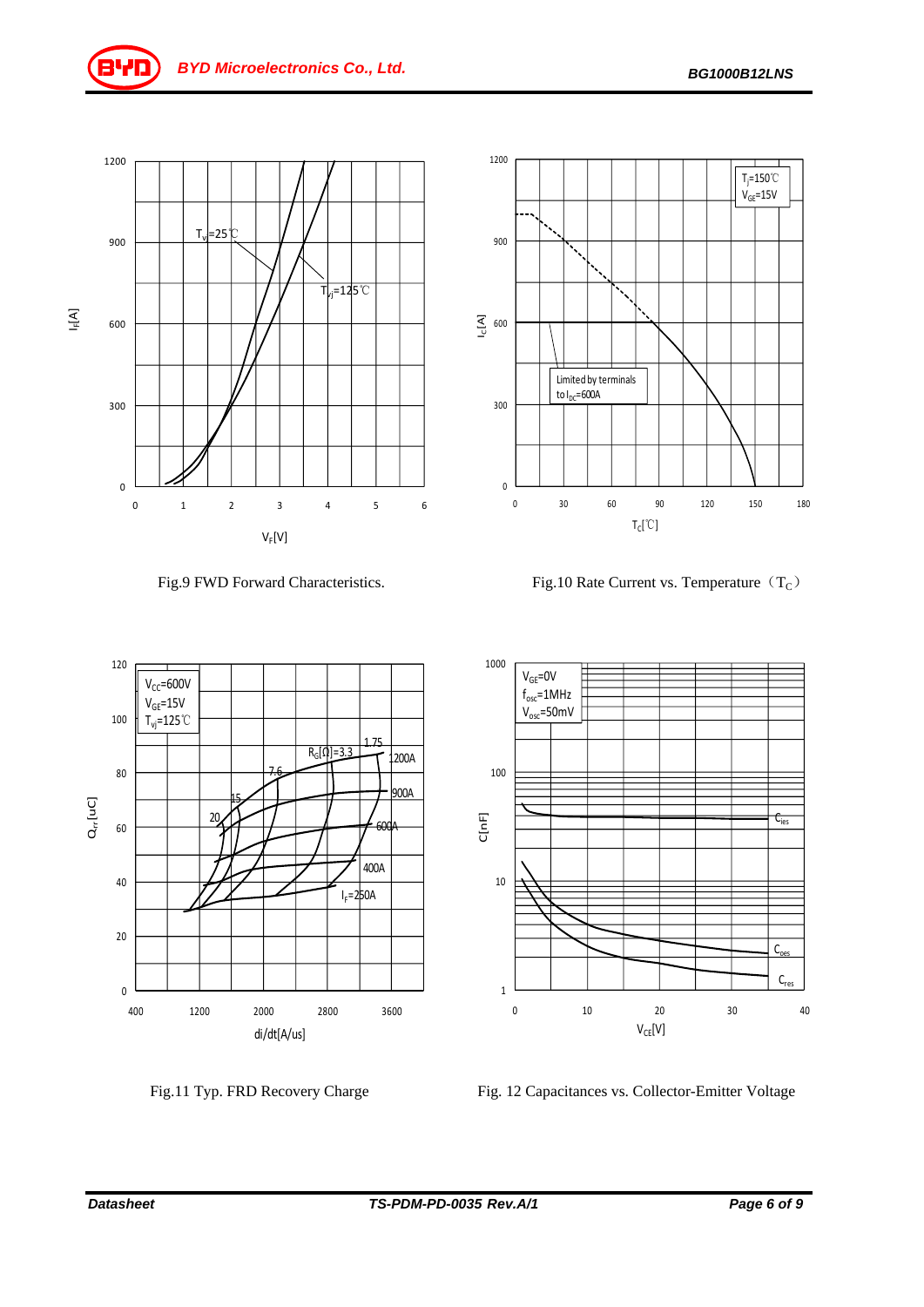



Fig.13 Typ. Gate Charge Characteristics Fig.14 Typ. NTC-Temperature Characteristics

0 40 80 120 160

Tc[℃]

100

1000

1000

10000

 $R_G[Ω]$ 

100000

 $R_{\text{typ}}$ 



Fig.15 Reverse Bias Safe Operating Area (RBSOA) Fig.16 Typ. Transient Thermal Impedance

single pulse  $\perp \perp \perp \perp$ Ш perIGBT ШШ  $||||||$ 100 perdiode  $Z_{\rm th1c}$ [K/kW]  $Z_{\text{thic}}$ [K/kW] ╤╤╫ IGBTmodule10 ╫╫ ┽┿╫╫ ┯╈ Ш Ш Ⅲ 1  $0.001$   $0.01$   $0.1$   $1$   $10$ t[s]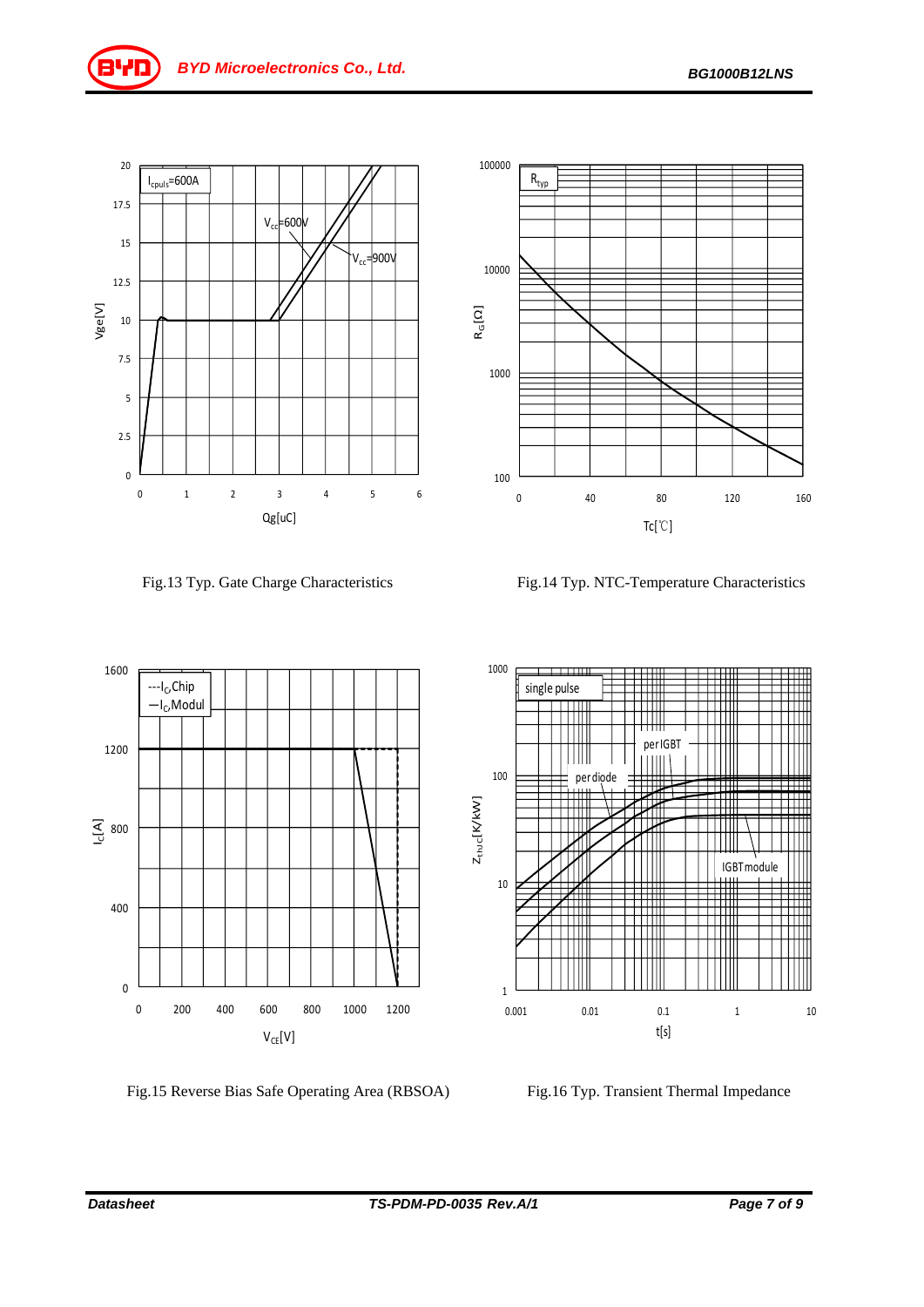### **Circuit Diagram**



#### **Package Outlines**

#### **Dimensions in mm**



## **Attached (recommended torque):**

M2: 0.3~0.4 N • M M5: 2~3.5N • M M6: 3~4.5N • M